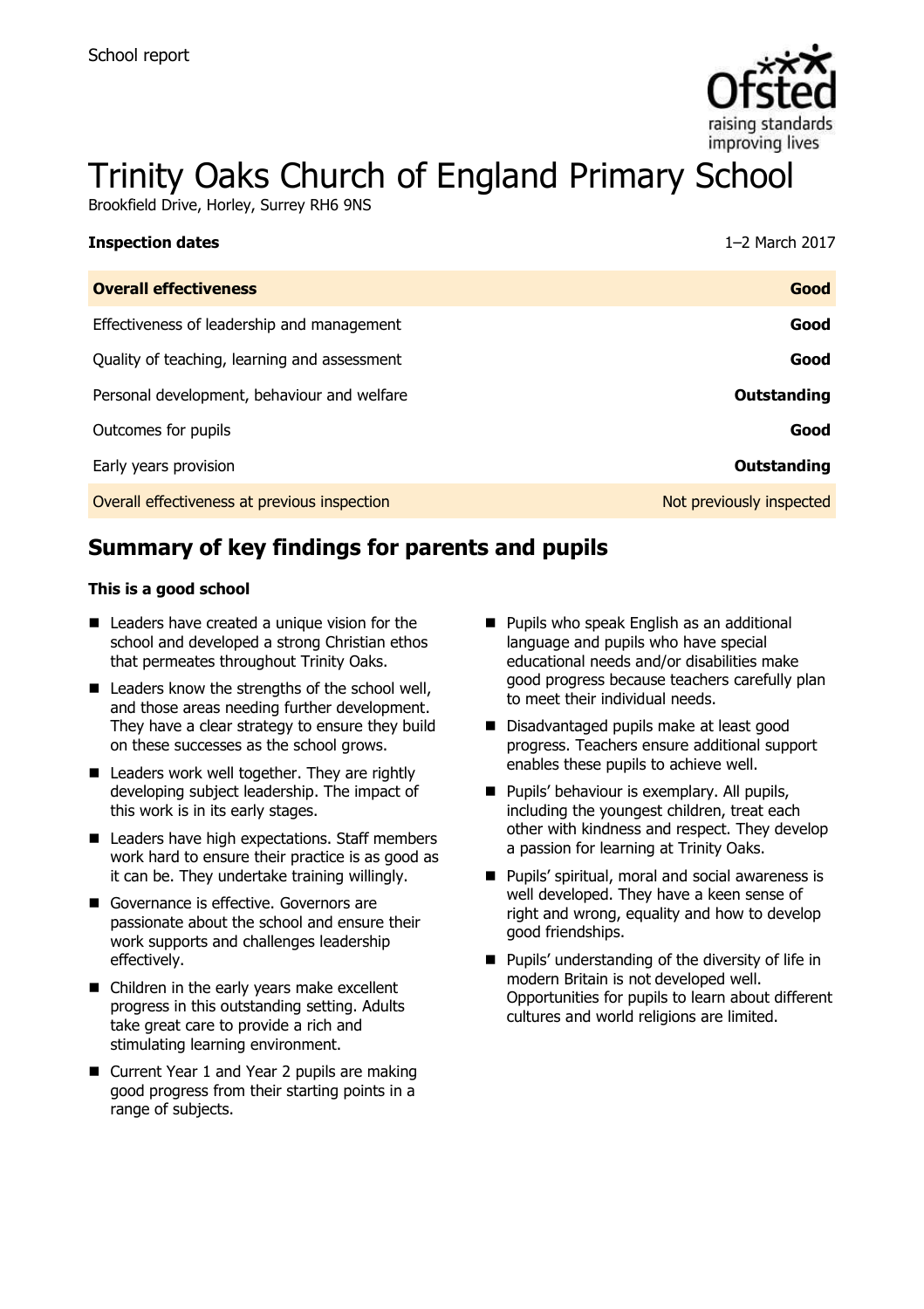

# **Full report**

### **What does the school need to do to improve further?**

- Further improve pupils' achievement by broadening their cultural awareness and understanding of the diversity of life in modern Britain.
- Ensure new subject leaders develop their skills and understanding to be able to promote outstanding teaching and outcomes in their subject, across key stages 1 and 2.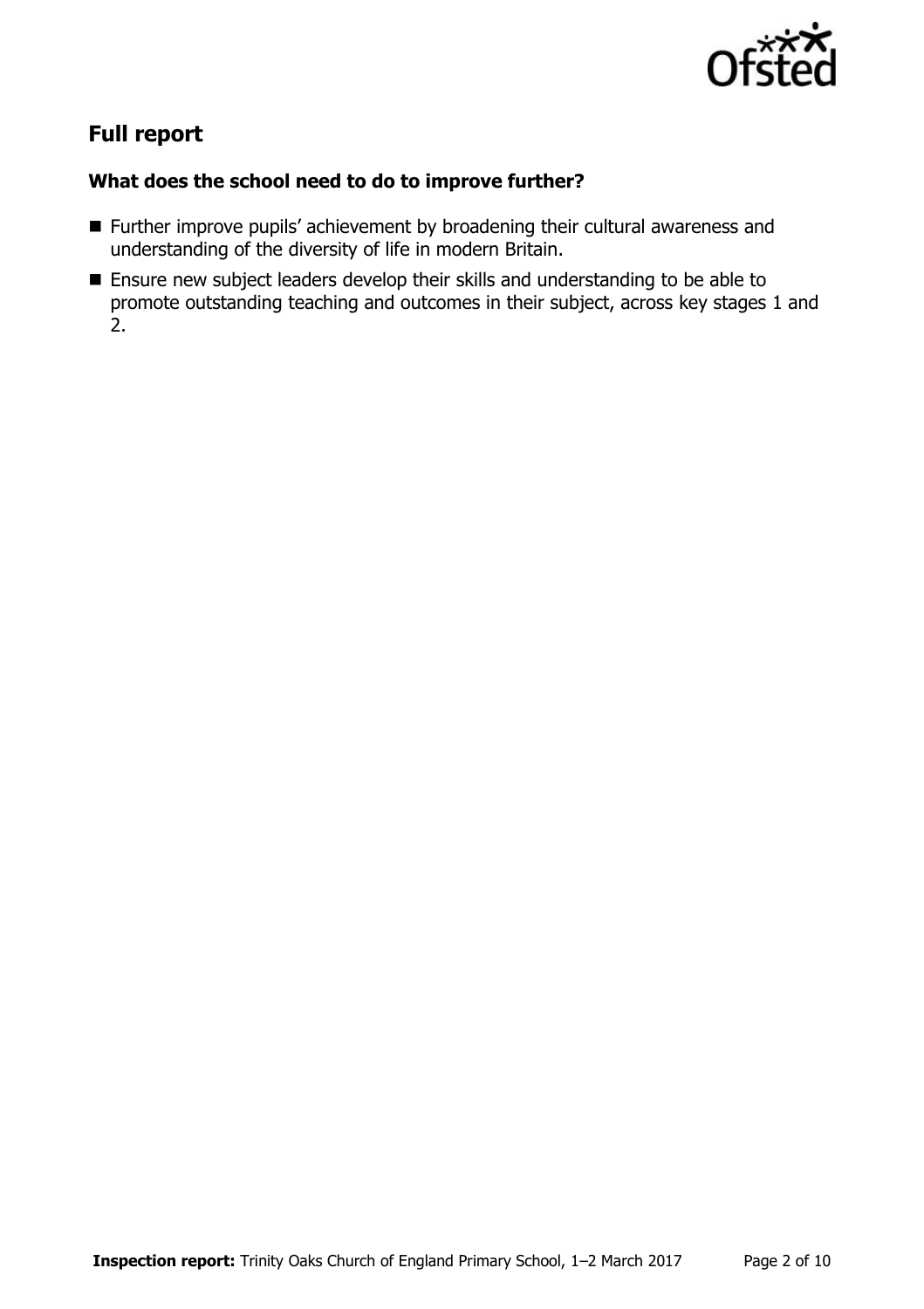

# **Inspection judgements**

#### **Effectiveness of leadership and management Good**

- Leaders have worked together well, and with parents and the wider community, to develop a strong Christian ethos and a clear set of values at Trinity Oaks. They are highly ambitious for all pupils, who are encouraged effectively to develop into inquisitive, confident and resilient learners. Leaders never lose sight of what makes Trinity Oaks unique and work hard to preserve this special character, as the school continues to grow.
- Leaders make regular checks on the quality of teaching and learning. They have high expectations of staff and manage their performance effectively. Staff readily engage in the regular training opportunities leaders provide.
- Leaders provide good training and support for newly qualified teachers. Experienced staff members coach new teachers well. Consequently, those new to the profession develop quickly and successfully into good teachers.
- The headteacher has developed a small and effective leadership team. They work together productively across all areas of school development. Leaders are rightly developing teachers' subject responsibilities to ensure the current curriculum, and the new key stage 2 curriculum for the next academic year, are developed and led effectively. This work is in the early stages of development.
- Leaders have worked collaboratively with staff to ensure rich and varied learning opportunities. For example, Year 1 pupils were learning how to program robot cars to develop their computing skills. As a result, pupils achieve well across a range of subjects.
- Leaders ensure pupils who speak English as an additional language and those who have special educational needs and/or disabilities receive high-quality support. They know these pupils very well and ensure that teaching is tailored appropriately to their individual needs. As a result, these pupils make good progress from their starting points.
- **Pupil premium funding is used effectively. Leaders use an array of assessment** information to successfully identify the needs of disadvantaged pupils and put specific support in place. For example, extra literacy and maths lessons in Year 1 and Year 2 ensure this group of pupils achieve well.
- Leaders ensure that the sports premium funding provides broad and effective opportunities for pupils to be active. Pupils in key stage 1 benefit from swimming lessons. Specialist sports coaches provide additional activities such as football and tennis. Pupils enjoy these opportunities and as a result are successful in keeping fit, active and healthy.
- Parents hold the school in high regard. They appreciate the school's close-knit community, and staff members' support and openness in caring for their children. As one parent stated: 'We love everything about this school. We are lucky to be a part of it.'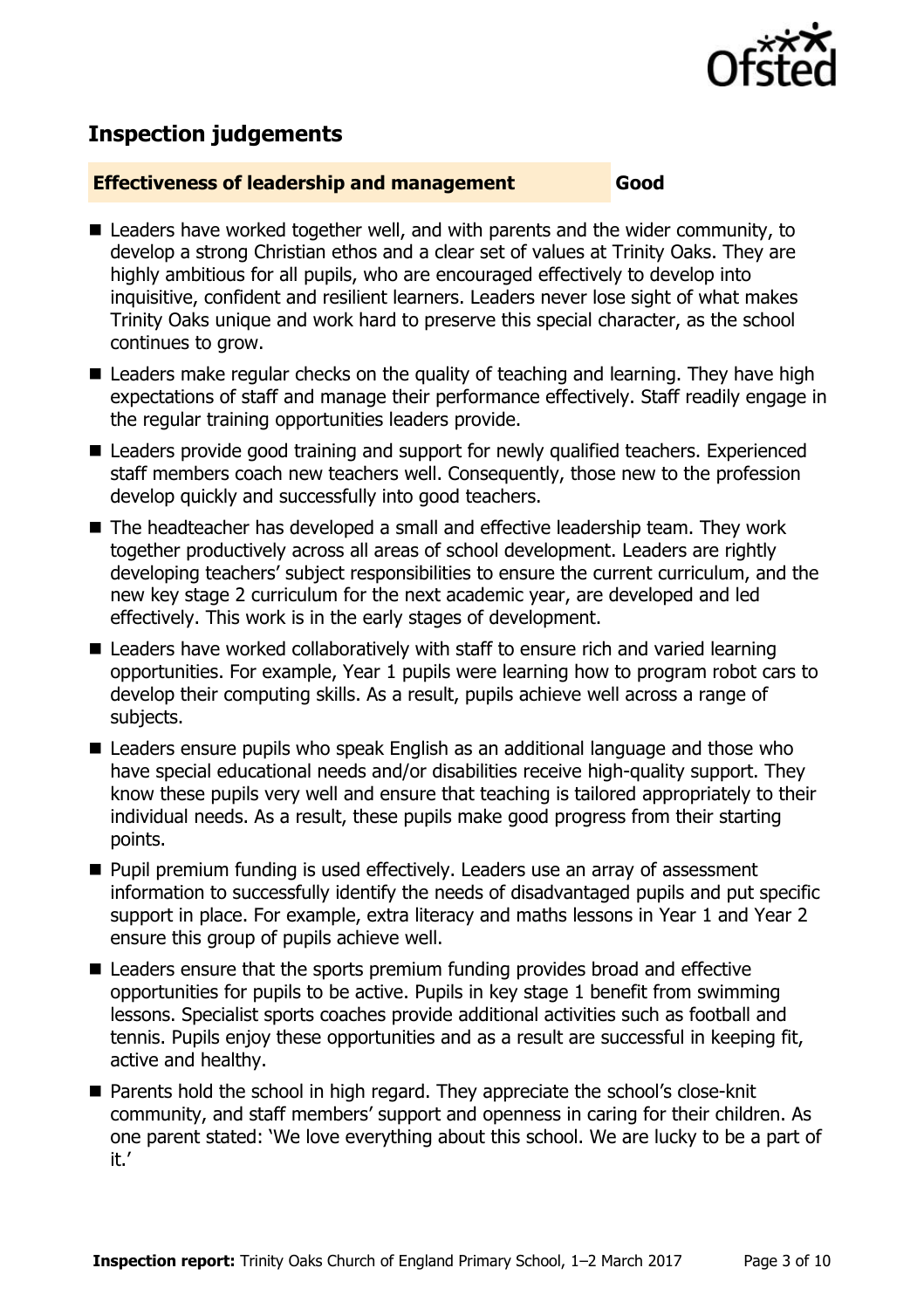

■ Leaders ensure that pupils develop good spiritual, moral and social awareness. Pupils' understanding of right and wrong, respect and tolerance are nurtured by the school's strong Christian ethos. That said, pupils' cultural awareness of the diversity of modern Britain is less well developed and leaders need to address this swiftly.

#### **Governance of the school**

- Governors have been instrumental in defining the culture at Trinity Oaks. They listened closely to the views of a wide range of interested parties to open a school that fulfilled the wishes and desires of the local community. Governors are tenacious in protecting Trinity Oaks' unique ethos, as the school continues to grow.
- Governors know the school very well. They visit regularly and take care to monitor the work of leaders, challenging and supporting them appropriately. Governors are aware that as the school expands they will need to further develop their systems for analysing trends in pupils' progress information and be more strategic in their approach. Sensibly, they are already discussing ways in which this can be achieved.
- Governors are adept at overseeing the financial management of the school. For example, they closely monitor teachers' pay reviews and ensure they are linked to pupils' progress. As a result, governors are effective in fulfilling their financial duties.
- Governors review their effectiveness well. For example, they seek to strengthen the range of expertise in the wider governing body when recruiting new members. Governors undertake training regularly to ensure they are appropriately skilled to hold school leaders to account well.

### **Safeguarding**

- The arrangements for safeguarding are effective.
- Leaders have ensured that all arrangements to keep pupils safe are effective. For example, when recruiting staff and volunteers all appropriate checks are completed. All records are accurate and of a high quality.
- All staff undertake appropriate and up-to-date training, including a thorough induction when they first join the school. Leaders ensure that all staff know what signs to look out for, and what actions to take, to keep pupils safe.
- Staff work together to ensure safeguarding is rigorous. For example, leaders share information about pupils at risk appropriately with other staff members. This unified approach ensures a robust response to keeping pupils safe.

#### **Quality of teaching, learning and assessment Good**

- Teachers have strong subject knowledge. They use this well in planning lessons that spark pupils' natural curiosity. Pupils make good progress and enjoy learning because teachers ensure lessons are purposeful and interesting.
- Teachers use assessment information effectively to plan activities that are well matched to pupils' needs. They use questioning skilfully in lessons to explore what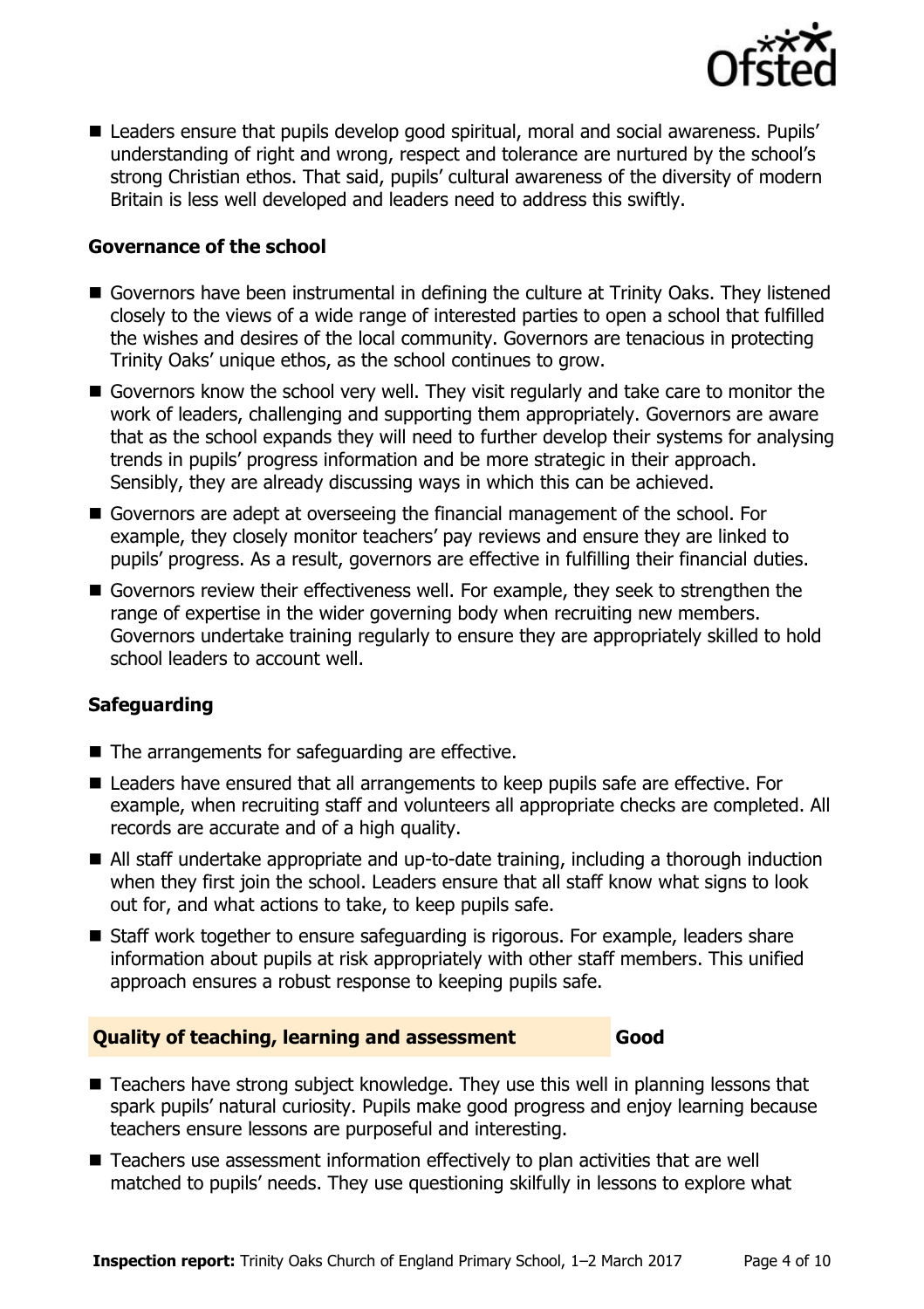

pupils know. As a result, pupils achieve well because teachers swiftly identify and address misconceptions.

- The most able pupils are usually challenged well. Teachers ensure that activities are tailored appropriately to their higher level of understanding. For example, in mathematics in Year 2, they were required to grapple with more difficult calculations than their peers. Very occasionally, however, teachers miss opportunities to adapt activities for this group of pupils.
- The teaching of phonics (letters and the sounds they represent) is effective. Teachers and support staff work systematically to develop pupils' knowledge and understanding. Teachers provide individual support to ensure that vulnerable pupils, and those who have special educational needs and/or disabilities, make the best possible progress.
- Teachers place strong emphasis on developing pupils' reading and writing skills. No opportunity is missed to enrich pupils' learning in these subjects. For example, the recent drama presentation of the 'Burglar Bill' story was used to inspire pupils' writing across a range of different subjects. Pupils develop a love of reading and writing because of the imaginative way teachers enable them to learn.
- Teaching assistants are deployed effectively to support pupils' learning. They usually demonstrate a highly developed ability to help develop pupils' skills across a range of subjects. Very occasionally, teaching assistants' explanations lack some precision, which sometimes limits their helpfulness to pupils.
- Specialist teachers ensure pupils achieve well in sport and physical education. For example, in a Year 1 lesson, the gymnastics teacher taught pupils how to complete a backward roll. These activities enable pupils to develop good fitness, and effective balance and coordination skills.
- **Pupils develop their creative skills well. In a Year 2 art lesson, pupils explored their** understanding of colour, shading and contouring by observing the changing hues within a candle flame. Consequently, they were able to produce powerful silhouette pictures based upon the great fire of London.

#### **Personal development, behaviour and welfare <b>COU Outstanding**

### **Personal development and welfare**

- The school's work to promote pupils' personal development and welfare is outstanding.
- **Pupils embody Trinity Oaks' core values of friendship, respect, courage and** thankfulness. Older pupils take delight in being playground 'friendship mentors'. Those selected to be members of the school council carry out their responsibilities enthusiastically. Adults ensure every effort is taken to strengthen pupils' positive attitudes.
- **Pupils state that bullying is rare and that staff always act quickly to resolve** disagreements. Adults support pupils extremely well to develop effective relationships with their peers. For example, the school is currently working towards achieving a rights-respecting award to further strengthen pupils' appreciation of equality, dignity and respect for all.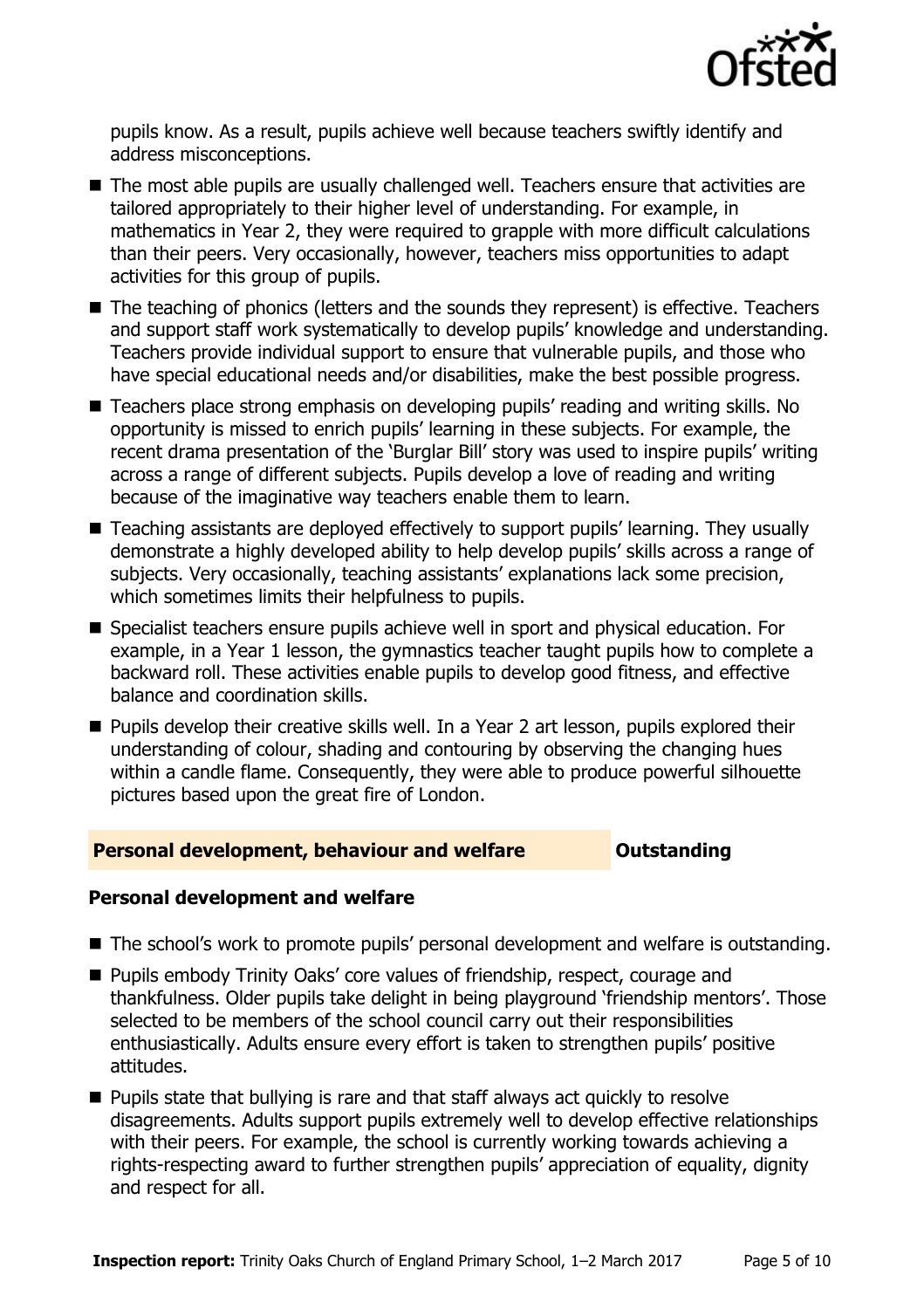

**Pupils are given many opportunities across the curriculum to learn about safety. Year 1** pupils spoke with confidence about how to keep safe on the internet. For example, they knew not to share personal information online, stating, 'People might not be who they say they are.'

#### **Behaviour**

- The behaviour of pupils is outstanding.
- **Pupils demonstrate excellent manners at Trinity Oaks. They are courteous and** regularly greet adults and visitors with a friendly smile, often wishing them 'good morning', or 'good afternoon'. Staff model these positive attitudes and behaviour, for example by sitting with pupils to eat lunch and promoting well-mannered conversation.
- **Pupils' behaviour in lessons is exemplary and consequently no time is lost through poor** conduct. Pupils are keen to learn, listen attentively, and interact well with adults and peers alike.
- $\blacksquare$  Pupils conduct themselves calmly and responsibly in and around the school. They behave equally well at breaktime and lunchtime. Leaders ensure that pupils are always supervised effectively. Adults support them appropriately in playing games and enjoying their free time. Incidents of poor behaviour are rare.
- Overall, pupils' attendance, including the attendance of disadvantaged pupils and those who have special educational needs and/or disabilities, is excellent. When an individual pupil's attendance dips, leaders ensure that appropriate support is put in place to either help them attend more regularly, or to catch up, if their learning has suffered as a result of the absence.

#### **Outcomes for pupils Good**

- The proportion of pupils who reached the expected standard in the 2016 Year 1 phonics screening check was similar to that found nationally. Current Year 1 pupils, including disadvantaged pupils and those who have special educational needs and/or disabilities, are achieving at least as well.
- Year 1 pupils are making good progress across a wide range of subjects. Pupils' progress in writing and mathematics is good. Current pupils are making their most rapid progress in reading.
- Year 2 pupils are making typically good progress. A large majority of pupils are currently working at, or above, a standard typical for their age in reading, writing and mathematics.
- The most able pupils make strong progress. This is because teachers usually challenge them to work at greater depth compared with their peers.
- **Pupils who speak English as an additional language, disadvantaged pupils, and those** who have special educational needs and/or disabilities make typically good progress from their starting points. Leaders and teachers accurately identify those pupils not making enough progress and support them well to catch up.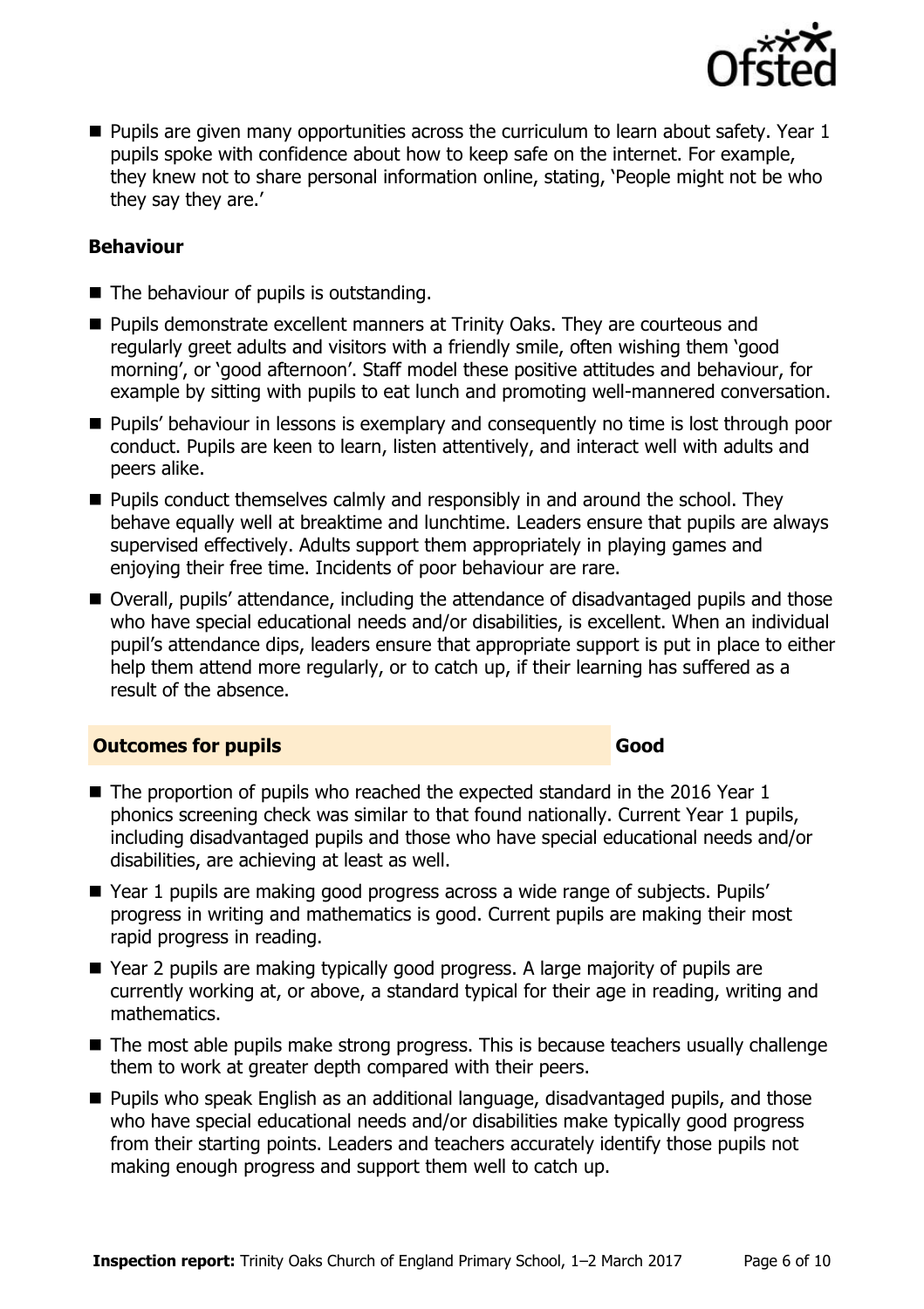

- **Pupils typically achieve well across the broad curriculum. For example, pupils are given** frequent opportunities to engage in high-quality activities in physical education. Gymnastics lessons and enrichment events such as football and rugby sessions all contribute to pupils' good outcomes.
- Pupils' cultural development is not as well developed as their spiritual, moral and social development. For example, with the exception of Christianity, few pupils could talk with confidence about other world religions or cultures present in the United Kingdom.

#### **Early years provision CONSISTER SERVICES CONSISTENT CONSTANT CONSTANT CONSISTENT**

- Children's learning gets off to the best possible start in the lively and engaging early years setting. Children make excellent progress from their varying starting points. Children leave the early years setting well prepared for the next stage of their learning.
- Children learn enthusiastically and develop their basic skills to great effect. The stunning early years setting provides a wonderful range of learning opportunities both in and outside the classroom. Children learn and play with significant purpose. They respond well to activities led by adults and show high levels of confidence when working independently.
- Leaders place a strong emphasis on developing children's social and personal development. Children are supported well to develop effective relationships with their peers. As a result, children learn how to behave kindly, and treat each other with a well-developed sense of respect and tolerance.
- Adults have high expectations that ensure children develop exemplary behaviour. For example, children help with the tidying up willingly at the end of the day because staff are consistent in helping them to follow appropriate routines.
- Children develop their basic writing skills extremely well. Adults ensure that there are many opportunities to practise these successfully throughout the day. For example, when children were in their playhouse café they were encouraged to write a menu of the food that they were preparing in the imaginary play.
- Leaders make regular high-quality observations to accurately assess children's development. Staff use this knowledge to plan exceptionally well for children's next learning steps. As a result, children make rapid progress in developing their basic skills.
- Leaders have identified that a significant proportion of children, including some who are disadvantaged, join the early years with particularly low speech and language skills. Rightly, they have employed the services of a specialist practitioner to help develop tailored support for these children. This ensures that children who need to catch up are supported well to make effective progress.
- Children learn how to keep themselves safe. For example, when making fruit salad children learned how to use kitchen utensils safely. When using scissors for the first time, adults are mindful to teach children how to hold and carry them with care.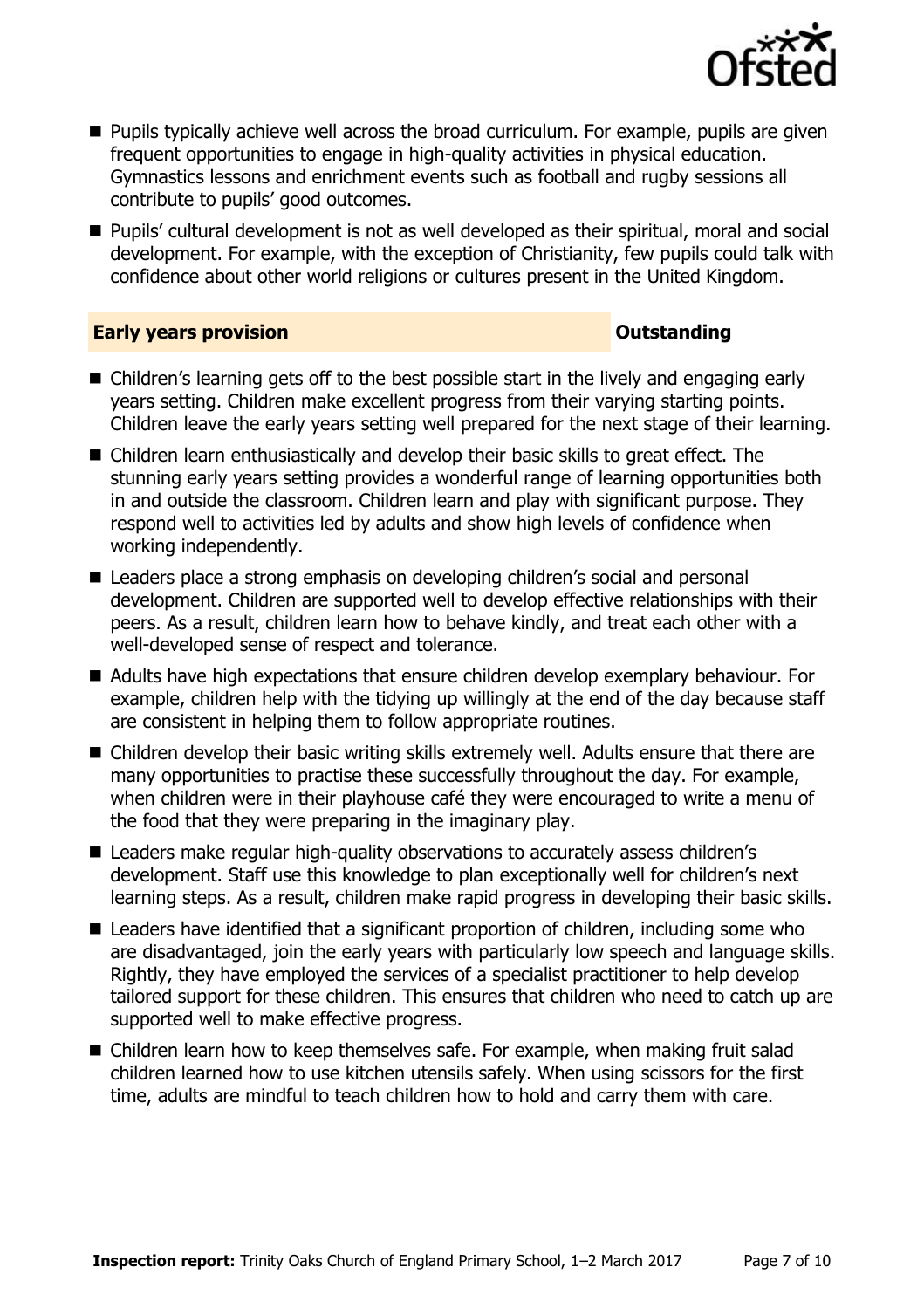

# **School details**

| Unique reference number | 141036   |
|-------------------------|----------|
| Local authority         | Surrey   |
| Inspection number       | 10032502 |

This inspection of the school was carried out under section 5 of the Education Act 2005.

| Type of school                      | Primary                          |
|-------------------------------------|----------------------------------|
| School category                     | Voluntary aided                  |
| Age range of pupils                 | 3 to 11                          |
| <b>Gender of pupils</b>             | Mixed                            |
| Number of pupils on the school roll | 91                               |
| Appropriate authority               | The governing body               |
| Chair                               | Mrs Susan Christian              |
| <b>Headteacher</b>                  | Mrs Catherine Johnson            |
| Telephone number                    | 01293 776935                     |
| Website                             | www.trinityoaks.surrey.sch.uk    |
| <b>Email address</b>                | Office@trinityoaks.surrey.sch.uk |
| Date of previous inspection         | Not previously inspected         |

### **Information about this school**

- Trinity Oaks is smaller than the average-sized primary school. The school opened in September 2014. The nursery opened in September 2015. The school currently has pupils in Nursery, Reception, in Year 1 and in Year 2.
- The majority of pupils are White British and others come from a range of different ethnic backgrounds. The proportion who speak English as an additional language is below average.
- $\blacksquare$  The proportion of disadvantaged pupils is below the national average.
- The proportion of pupils who have special educational needs and/or disabilities is below average. Within this group the proportion of pupils who have an education, health and care plan is below the national average.
- The school meets requirements on the publication of specified information on its website.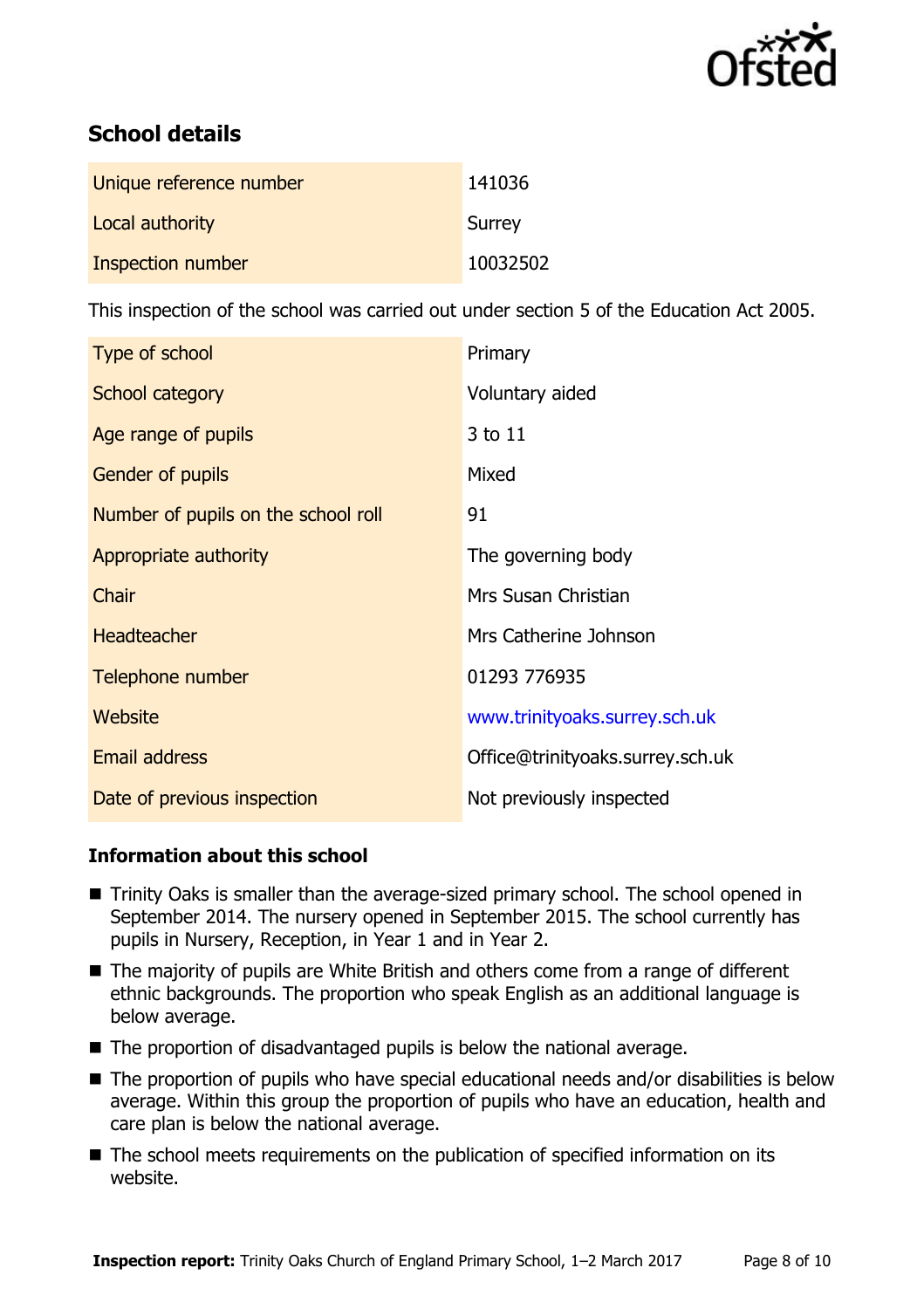

# **Information about this inspection**

- The inspector observed learning throughout the school, spoke to pupils and looked at work in their books. Some observations were conducted jointly with the headteacher.
- Meetings were held with senior leaders, teachers, a group of pupils, four members of the governing body, and the school's improvement partner.
- $\blacksquare$  The inspector spoke to parents at the start of the day and took into account 62 responses, including written comments, to Ofsted's online questionnaire, Parent View. The inspector also analysed 49 responses to Ofsted's questionnaire for pupils, and 16 responses to the questionnaire for staff.
- A range of documents were reviewed, including the school's development plan; leaders' evaluation of the school's effectiveness; information about pupils' achievement; governing body reports; and records concerning pupils' attendance, behaviour and safety.

#### **Inspection team**

Dom Cook, lead inspector **Her Majesty's Inspector**